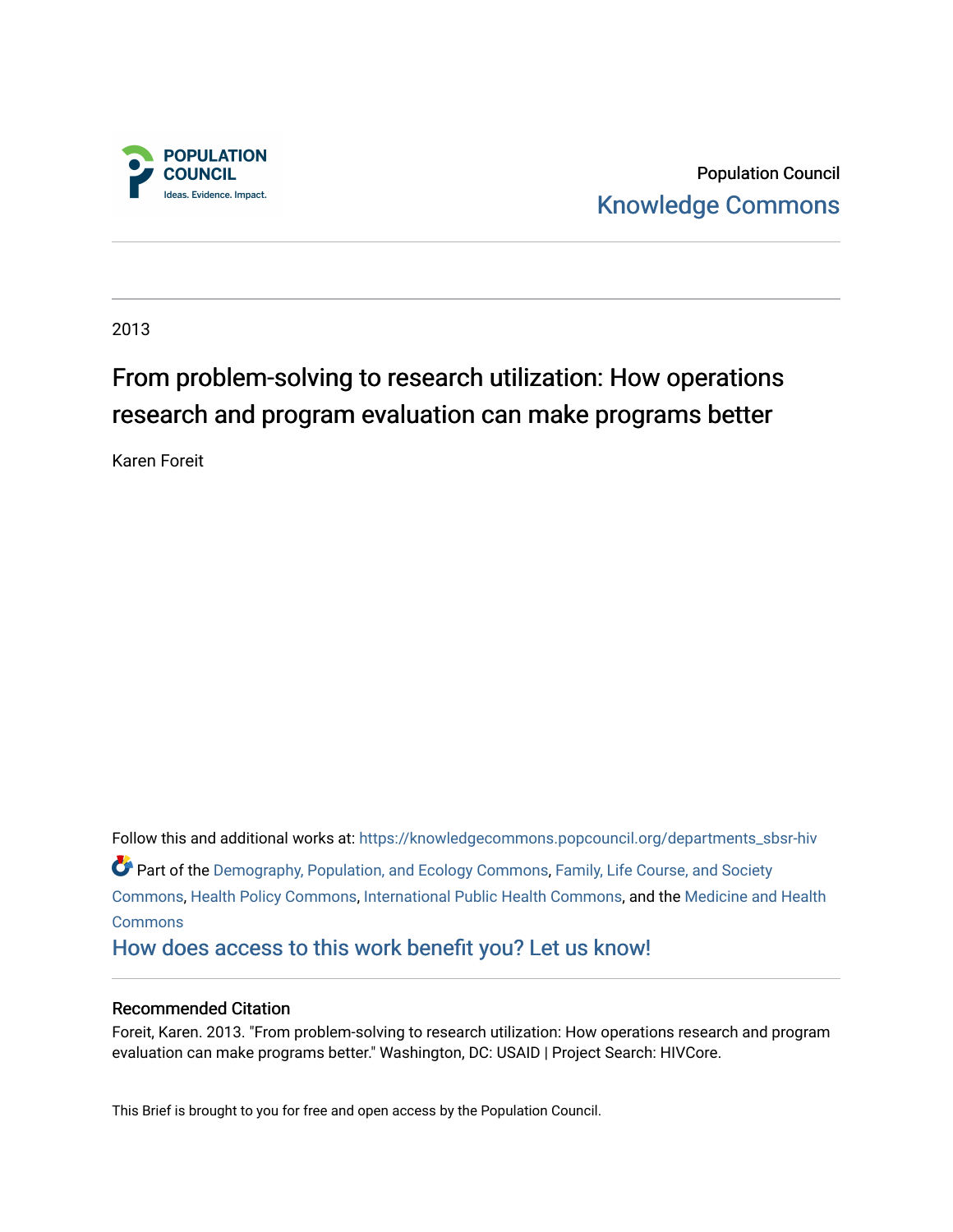

**JUSAID Project SEARCH** 



### **TECHNICAL BRIEF AUGUST 2013**

# **FROM PROBLEM-SOLVING TO RESEARCH UTILIZATION**

HOW OPERATIONS RESEARCH AND PROGRAM EVALUATION CAN MAKE PROGRAMS BETTER

There is little doubt that HIV treatment, care and support, and prevention of mother-to-child transmission (PMTCT) programs are most effective when they are based on the best available research evidence.<sup>1</sup> This is the fundamental premise of evidence-based medicine. Equally well-known is the dilemma of transforming evidence into practice, which is the subject of knowledge translation and implementation science. Even when the findings of clinical trials make their way into international and national program guidelines, they run up against the reality of competing priorities within public health and community programs, resource constraints, and institutional and human inertia.

Understanding how to effectively change the approach used in program operations requires understanding how programs work in the first place. Policy makers, program managers, and service providers routinely confront two fundamental and inter-related questions:

- 1. Is the program working?
- 2. Could the program work better?

Answering these questions requires information, as does making a decision about the way forward —continue the program as is, change course, add a new component, etc. Most decisions are based on a combination of factors including personal experience, common sense, political realities, and program and/or research data. Operations research (OR) and program evaluation (PE) approaches can help managers be more systematic in examining existing program information, collecting new data if needed and looking for alternative solutions.

### **STANDARDS OF EVIDENCE, RESEARCH DESIGN, AND ETHICS**

There are costs involved both in making decisions without appropriate information and in systematically collecting and analyzing data for informed decisionmaking. The challenge for program managers, researchers, and evaluators is to produce data that are *good enough* to answer the question at hand in a cost-effective manner that respects the privacy and confidentiality of program beneficiaries.

What is *good enough*? Data requirements—precision and generalizability—should be guided by the context of the question and the cost of correcting a mistake.

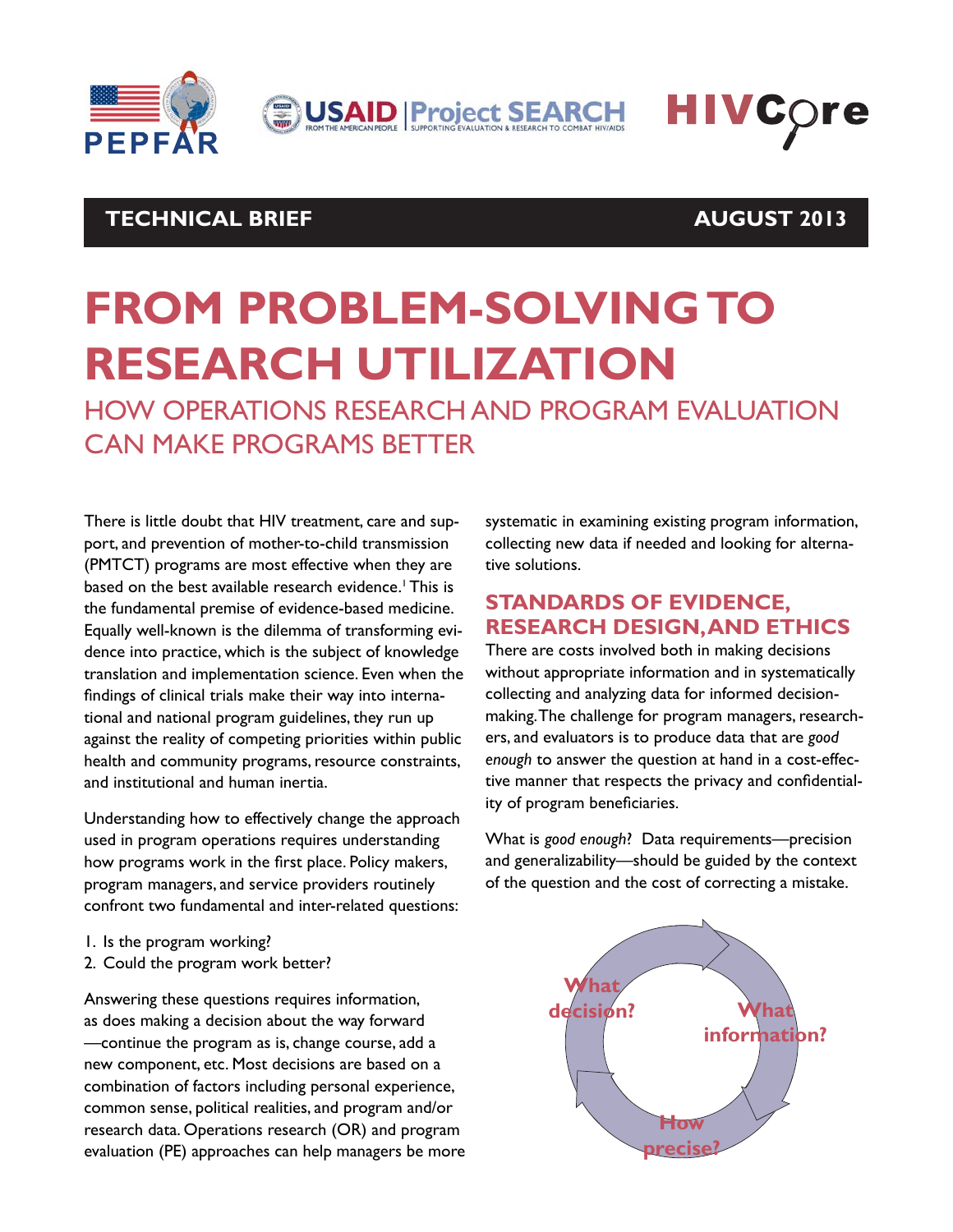A quick review of a handful of records or observation of a clinic waiting room may be enough to spot operational bottlenecks, and service providers may be able to come up with possible solutions on the spot and try them for a short period of time to see if they work. On the other hand, before scaling up a promising pilot project, policy makers may want more substantial evidence that the new procedures not only produce better outcomes but that they are less costly than current program norms. Convincing policy makers to undertake costly and time-consuming program changes and overcome entrenched interests often requires a well-designed experimental study with comparison or control groups to demonstrate the counter-factual, along with political advocacy to promote utilization of the research findings.

"You can't shift policies overnight, when dealing with a large network of health facilities. When you want to change policy you have to think two or three years in advance. You have to train people, run seminars, change curricula, explain why you want to change, in some cases mount a different logistic system. This may be very costly and therefore you should have good reasons to change."2

To reduce costs of data collection, preference should be given to utilizing existing program data whenever possible. Depending on the setting, these may run the gamut from individual medical records and/or family folders to daily logs to monthly summary reports. Where these data are inaccessible, incomplete, or problematic for other reasons, program managers and researchers should look for quick and low-cost data collection methods, for example, client intercept surveys to supplement program registers.

The minimum design for testing a solution to a program problem is some kind of before- and after-intervention measurement. Oftentimes a simple time-series analysis will be sufficient, especially if the scope of the intervention is limited to a single site or clinic.

If sufficient pre-intervention baseline data are available, time-series analysis may be sufficient for a full-fledged OR study. For example, a vasectomy clinic had been

In Mozambique, HIV patients need a CD4 test before starting treatment. Staff noticed that delays in physicians' ordering the test were delaying initiation of treatment. Since all patients need to be tested, they decided to have the receptionist order the tests. Improvements in testing were seen so quickly that receptionist-ordered testing was adopted as a standard practice.

operating for several years in São Paulo, Brazil, and productivity had stabilized at a level below installed capacity. The clinic director obtained an OR project to support a short advertising campaign in local magazines. The project supplemented clinic service statistics with interviews asking new clients how they obtained the clinic's phone number and, if they mentioned a magazine ad, which magazine. Figure 1 presents the findings. While there was considerable month-tomonth variation in clinic performance, even without statistical analysis it is clearly evident that clinic performance increased following the advertising campaign; that the advertising was responsible for the increase was corroborated by the client interviews.<sup>3</sup>





Regardless of the data sources and data collection paradigm, researchers and evaluators should always behave ethically. Whether formal approval from an Institutional Review Board (IRB) is needed depends on the regulatory climate of the country, the source of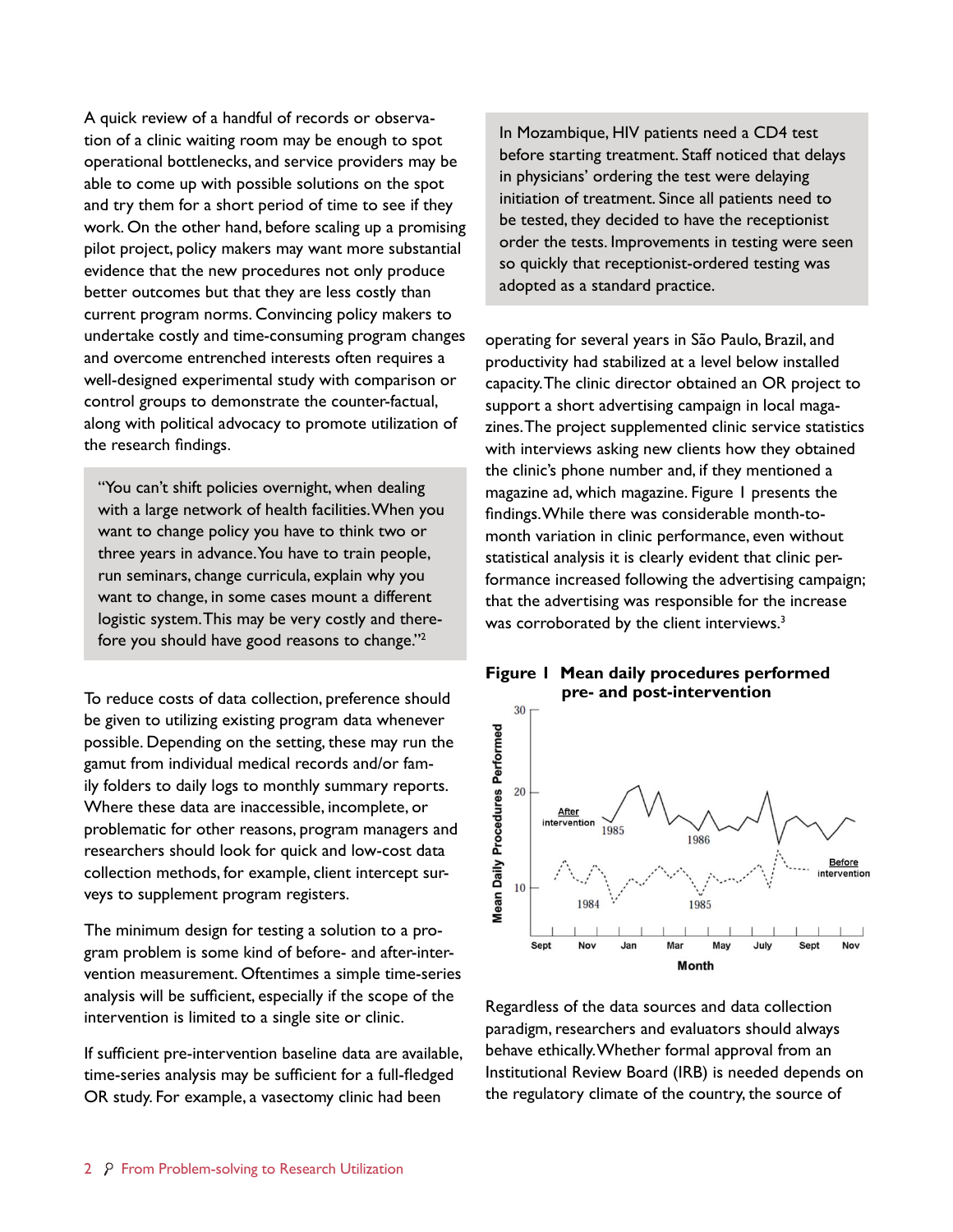funding (if any), the intent of the inquiry, the nature of the data and data collection procedures, and the identity of those who will have access to the data. Research funded through HIVCore—as with any other research funded by the U.S. government—must follow U.S. federal regulations protecting human subjects.<sup>4</sup> HIVCore protocols must be reviewed and approved both in the host country and in the U.S.

A common ethical issue in OR and PE is protecting private, identifiable information, as in the case of medical records. As a rule of thumb, program managers and service providers usually would not need IRB approval to review their own clinical records to identify and solve problems in their own facilities, provided that they do not reveal clients' identities in reports or dissemination of the findings. Larger-scale medical record review or new data collection would usually need IRB oversight and client interviews would need informed consent. Moreover, researchers should keep in mind that professional peer-reviewed journals routinely require evidence that research ethics procedures were followed, as can be seen in the requirements imposed by the *Journal of Acquired Immune Deficiency Syndromes* on authors submitting manuscripts for publication.

"When reporting experiments involving human subjects, authors should indicate whether the procedures followed were in accordance with the ethical standards of the responsible committee on human experimentation (institutional and national) and with the Helsinki Declaration of 1975, as revised in 2000. "5

### **HIVCORE'S MANDATE**

HIVCore encompasses PE and OR in the context of health system strengthening in general and HIV treatment, care and support, and PMTCT in particular. Program issues of interest may include quality, efficiency or cost-efficiency, and overall outcomes or impacts. It should also be noted that HIVCore's mandate does not include project-level evaluation.<sup>6</sup>

Our application of OR focuses on factors under the control of and which can be manipulated by program managers and on indicators of program success and/or cost-effectiveness of program operations.7 This focus does not argue that factors not under the control of managers are unimportant. On the contrary, the program manager's responsibility is to design and test interventions to overcome the barriers posed by these contextual factors. Contextual factors hindering access could include community factors such as lack of transport, socio-cultural factors such as women needing permission to seek services, or economic factors such as lack of money to pay for services. Thus, research that tests strategies for removing barriers to use, such as network expansion to provide services in rural areas, may qualify as OR.

HIVCore's application of OR not only links research to practice, but also practice to research. We begin by determining whether a particular problem can be solved through common sense or experience, through the application of lessons learned from past OR studies or reanalysis of existing data. Only after these alternatives have been explored will we design studies involving new data collection.

While OR tends to be forward-looking, PE is usually retrospective. Evaluation asks the "so what" question: did the program accomplish what it intended to accomplish? HIVCore focuses on basic PE, which seeks to answer descriptive questions related to program design, management, and operational decision making such as: what has the program achieved; how is it being implemented; how is it perceived and valued; what are its unintended consequences, whether positive or negative; and whether expected performance benchmarks are being met.

HIVCore OR and PE will make use of both secondary analyses of existing data sets (e.g., clinical records, program registers) as well as primary data collection. To demonstrate the effect or value of program interventions, HIVCore will include indicators of service delivery, community support, and/or client outcomes. In many cases, client outcomes will be measured by broad programmatic outcomes such as getting a key service such as HIV or CD4 testing, initiating pre-treatment care, initiating treatment, and retention of treatment. Unless the data are readily available, HIVCore OR